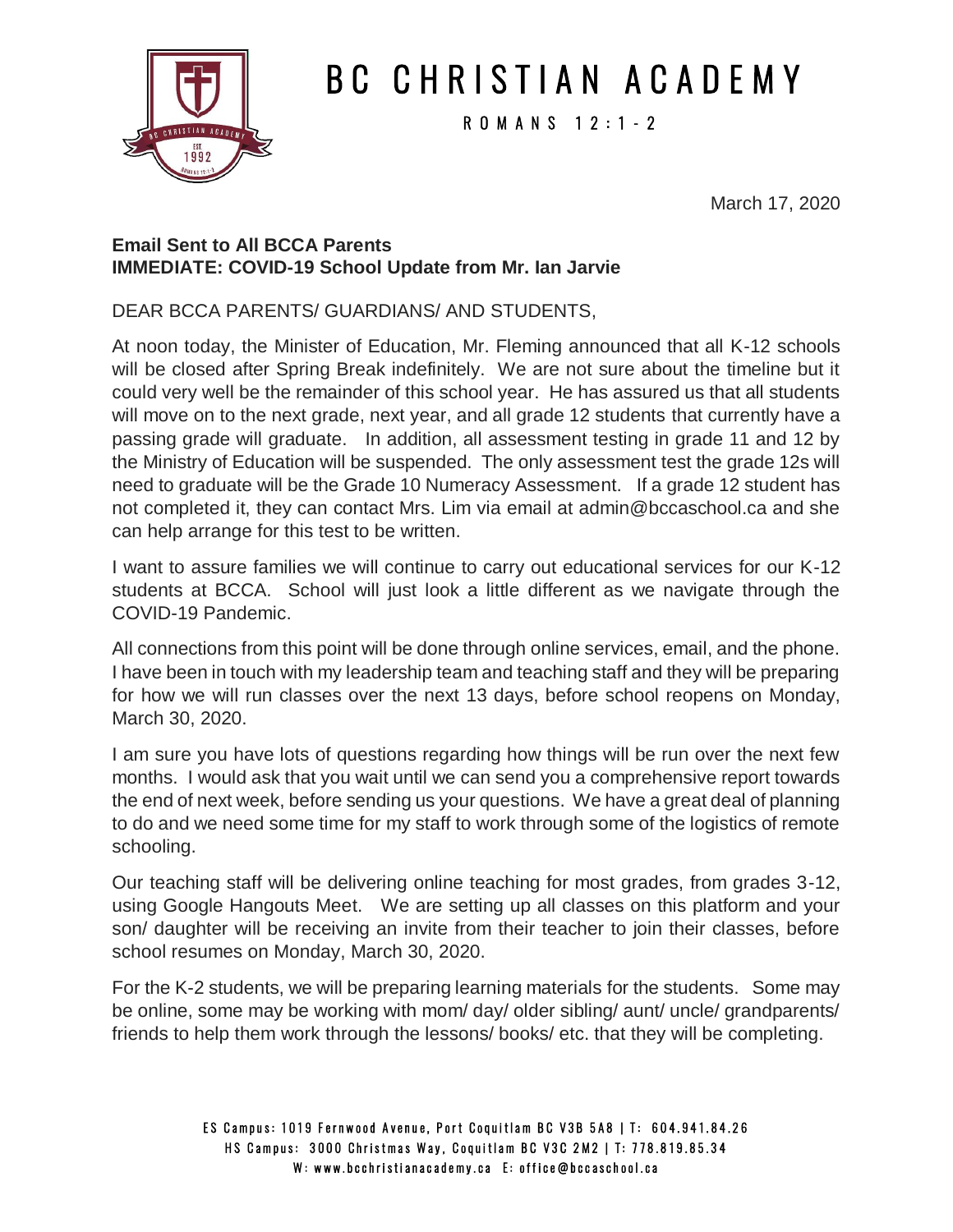

## B C C H R I S T I A N A C A D E M Y

R O M A N S 1 2 : 1 - 2

We are just in the initial stages at looking at how we can best deliver an excellent education program for your younger children while they are at home. We will get more information to you regarding the educational delivery for the younger children soon.

We are indeed in a new era of uncharted territory. We thank you in advance for your patience as we establish a new way of educating your children. I do believe there can be some exciting learning opportunities for our students, in spite of needing to be isolated. We desire to still be as connected with our students and parents as much as possible over the next few months.

Please be sure to check your emails on a regular basis, as this will be our immediate method of reaching out to all families and providing you with the most up-to-date information.

Enjoy your time together as a family over the next two weeks. It is always a good thing to be able to have more family time together where we can support one another and grow closer together.

Also, continue to dig into God's Word on a daily basis and see what God wants to say to each of us. It is a great source of strength and peace during these trying times.

I sent the Psalm 46 passage to our BCCA staff earlier this week. It is a fantastic passage that reminds us of where our strength should come from. Read it on a regular basis and it will help you remember who is in control and our trust and faith is in Christ alone as we wait upon the salvation He has given us.

God is our Refuge and Strength!

Take Care!

**Mr. Ian Jarvie** Head Principal **BCCA**